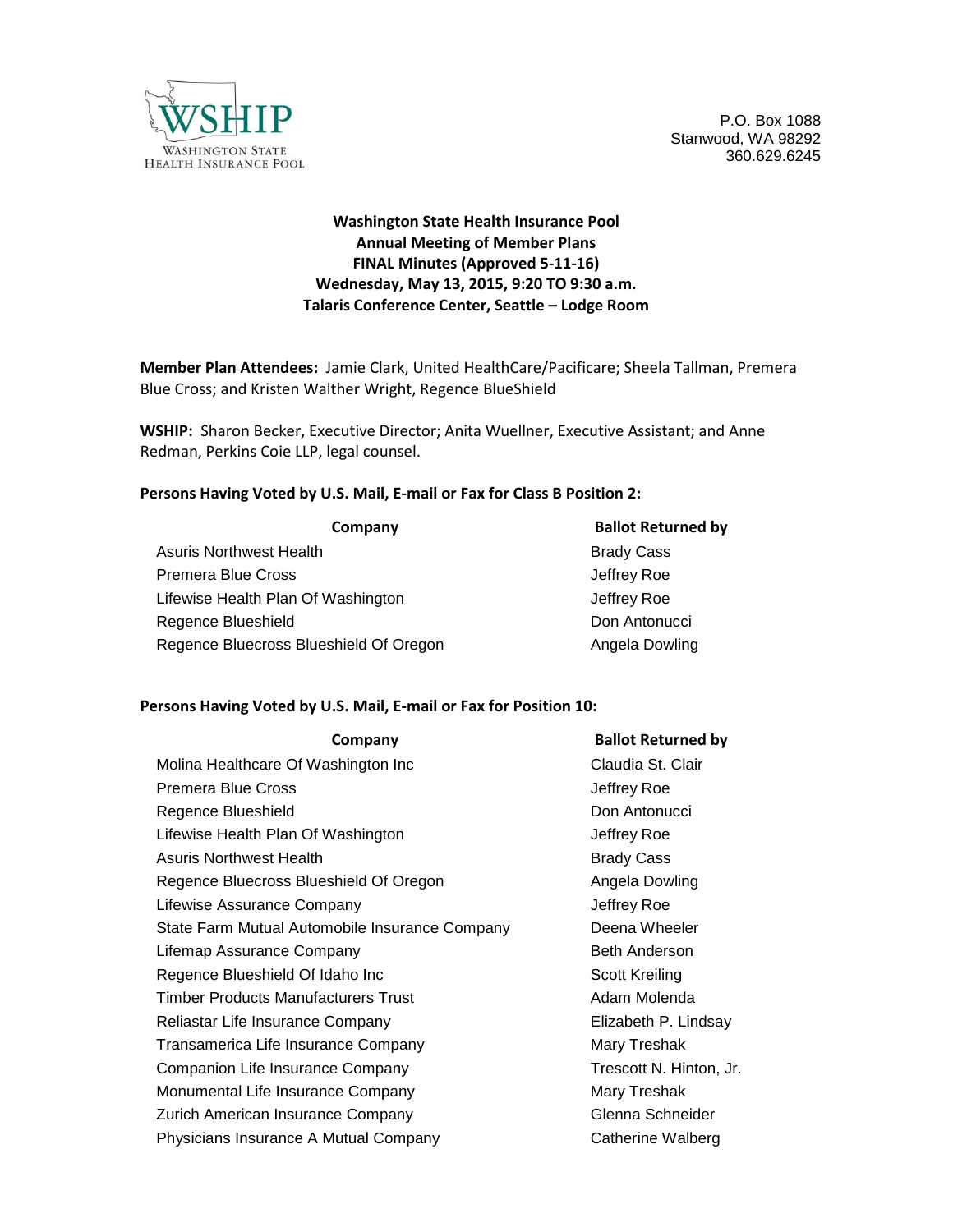Government Personnel Mutual Life Insurance Company T. Maureen Greenup American Alternative Insurance Corporation Teresa L. Sines Reliastar Life Insurance Company Of New York Elizabeth P. Lindsay Axa Equitable Life Insurance Company **Rosa I. Turbides** Principal Life Insurance Company Merle T. Pederson American Pioneer Life Insurance Company The Carmen Boyd

# **I. Call to order / Welcome / Introductions / Agenda Review**

Pursuant to notice sent to the members as required by the bylaws, Ms. Jamie Clark called the meeting to order at 9:21 a.m. The agenda for the meeting was reviewed.

#### **II. Process Review and Quorum Count**

A notice announcing the Member Plan Annual Meeting of May 13, 2015, was mailed to All Member Plans on March 3, 2015. The notice announced that nominations were open until April 3, 2015, for the Class B Members Position 2 and for the All Member Plans Position 10 on the WSHIP Board of Directors. One nominee was received for Class B Position 2 and one nominee was received for Position 10.

A second notice was mailed to all Member Plans on April 3, 2015, setting forth the name of the nominee for the Class B Position 2 Health Care Service Contractor members and the name of the nominee for All Member Plans Position 10, the date of the meeting and the voting procedures. Ballots for the Class B members were included in the mailing to all Class B Member Plans for the election of Position 2. 16 Ballots were mailed. Ballots for Position 10 were included in the mailing to All Member Plans for the election of Position 10. 116 Ballots were mailed. Ballots were due via US Mail, e-mail or fax by May 8, 2015, or could be delivered to the meeting on May 13, 2015.

A quorum was present for the meeting.

No additional ballots were submitted in person at the meeting.

## **III. Approval of Minutes of Annual Member Meeting, May 14, 2014**

MOTION: It was moved and seconded to approve the minutes of the May 14, 2014, Member Plan Meeting. The motion passed.

## **IV. Election of Class B, Health Care Service Contractor Members, for Board Position 2**

Pursuant to law, the votes of members are weighted according to member assessments in the class. Because proprietary enrollment information is used in the calculation of the ballot weighting, vote percentages were not announced.

Ms. Clark reported that Ms. Sheela Tallman was unanimously re-elected to Position 2 for a full term expiring May 31, 2018.